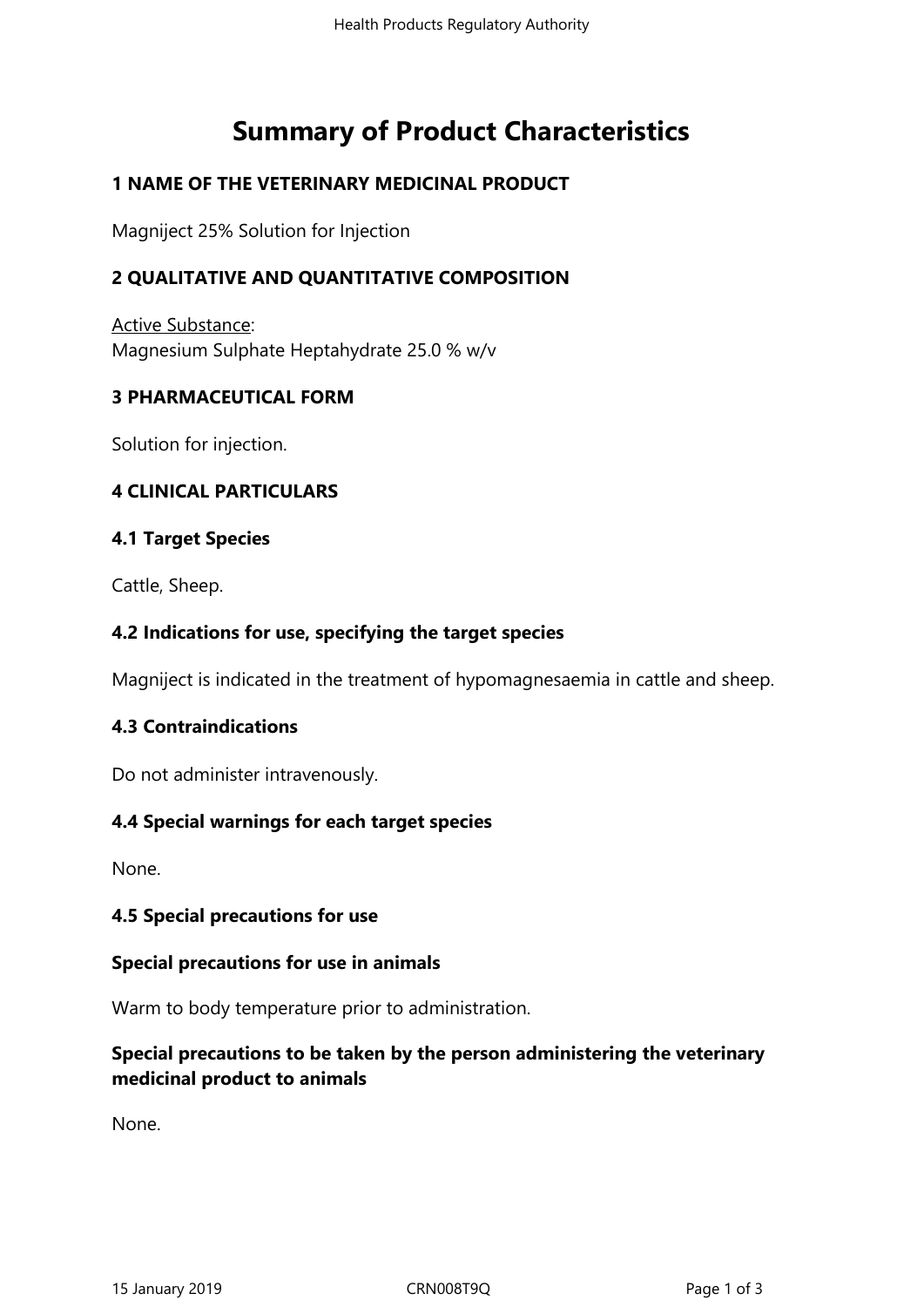## **4.6 Adverse reactions (frequency and seriousness)**

None known.

## **4.7 Use during pregnancy, lactation or lay**

Magniject can be safely administered during pregnancy and lactation.

## **4.8 Interaction with other medicinal products and other forms of interactions**

None known.

## **4.9 Amounts to be administered and administration route**

Administer by subcutaneous injection only.

Cattle: Up to 400 ml Sheep: Up to 75 ml

#### **4.10 Overdose (symptoms, emergency procedures, antidotes), if necessary**

Not applicable.

## **4.11 Withdrawal period(s)**

Meat: zero days. Milk: zero days.

## **5 PHARMACOLOGICAL or IMMUNOLOGICAL PROPERTIES**

Magniject administered by subcutaneous injection corrects the ionic disturbance that results from hypomagnesaemia.

## **6 PHARMACEUTICAL PARTICULARS**

#### **6.1 List of excipients**

Hydrochloric Acid Water for Injection

## **6.2 Major incompatibilities**

None known.